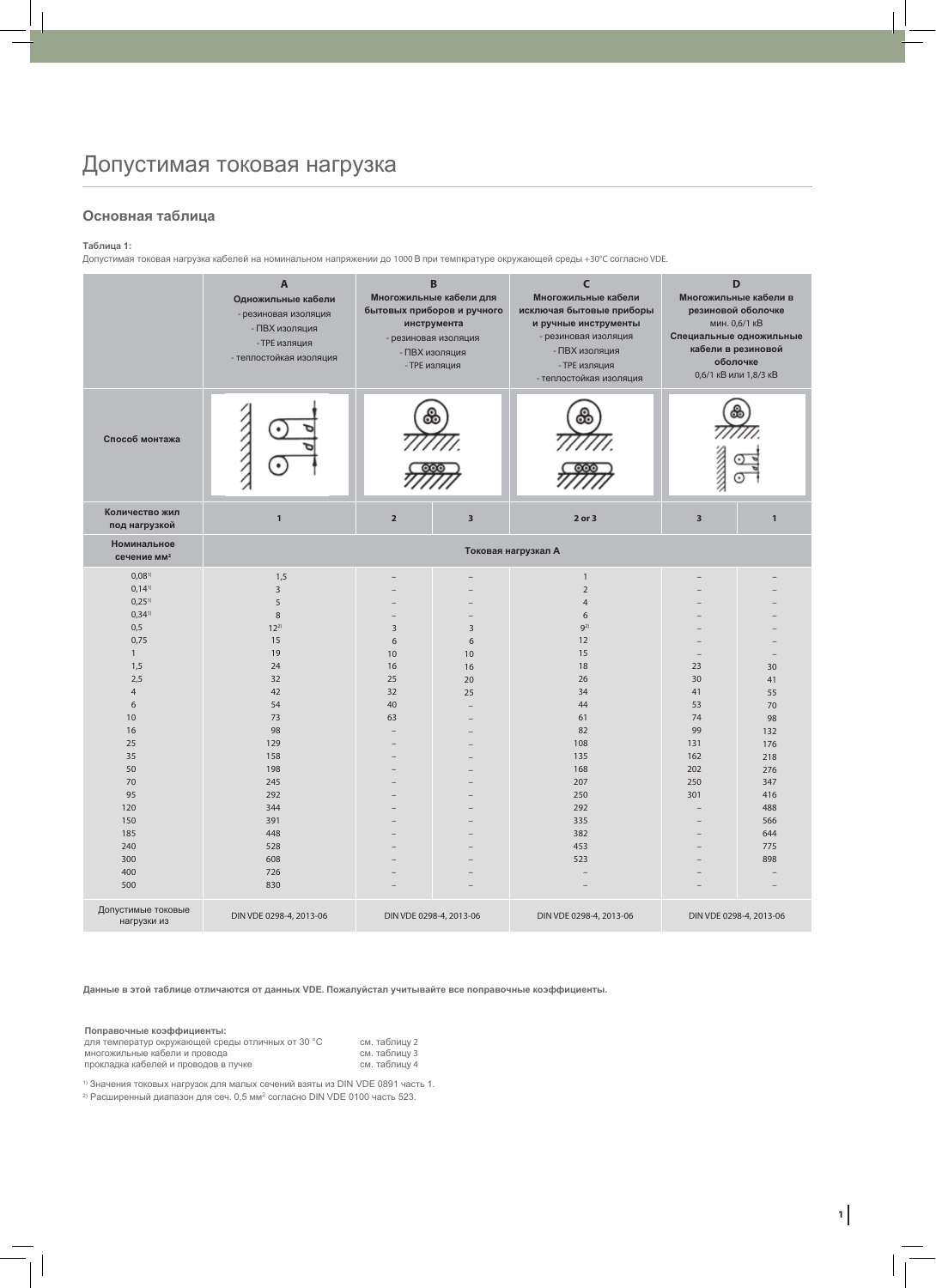# Допустимая токовая нагрузка

## Таблица поправок

### **Таблица 2: Поправочные коэффициенты**

для температур окружающей среды отличных от 30 °С в соответствии с DIN VDE 0298 (для термостойких кабелей см. таблицу 5)

| Температура          | Допустимая рабочая температура на жилах                    |                   |                   |       |  |  |  |  |
|----------------------|------------------------------------------------------------|-------------------|-------------------|-------|--|--|--|--|
| окружающей среды, °С | 60 °C                                                      | 70 °C             | 80 °C             | 90 °C |  |  |  |  |
|                      | Поправочные коэффициенты для токовых нагрузок из таблицы 1 |                   |                   |       |  |  |  |  |
| 10                   | 1,29                                                       | 1,22              | 1,18              | 1,15  |  |  |  |  |
| 15                   | 1,22                                                       | 1,17              | 1,14              | 1,12  |  |  |  |  |
| 20                   | 1,15                                                       | 1,12              | 1,10              | 1,08  |  |  |  |  |
| 25                   | 1,08                                                       | 1,06              | 1,05              | 1,04  |  |  |  |  |
| 30                   | 1,00                                                       | 1,00              | 1,00              | 1,00  |  |  |  |  |
| 35                   | 0,91                                                       | 0,94              | 0,95              | 0,96  |  |  |  |  |
| 40                   | 0,82                                                       | 0,87              | 0,89              | 0,91  |  |  |  |  |
| 45                   | 0,71                                                       | 0,79              | 0,84              | 0,87  |  |  |  |  |
| 50                   | 0,58                                                       | 0,71              | 0,77              | 0,82  |  |  |  |  |
| 55                   | 0,41                                                       | 0,61              | 0,71              | 0,76  |  |  |  |  |
| 60                   | $\overline{\phantom{m}}$                                   | 0,50              | 0,63              | 0,71  |  |  |  |  |
| 65                   | $\qquad \qquad -$                                          | 0,35              | 0,55              | 0,65  |  |  |  |  |
| 70                   | $\overline{\phantom{m}}$                                   | $\qquad \qquad -$ | 0,45              | 0,58  |  |  |  |  |
| 75                   | $\qquad \qquad$                                            | $\qquad \qquad -$ | 0,32              | 0,50  |  |  |  |  |
| 80                   | $\qquad \qquad$                                            |                   | $\qquad \qquad -$ | 0,41  |  |  |  |  |
| 85                   |                                                            |                   | -                 | 0,29  |  |  |  |  |

### **Таблица 3: Поправочные коэффициенты**

для многожильных кабелей с сечением жилы до 10 мм2 (согласно DIN VDE 0298)

| Количество жил под нагрузкой | Поправочные коэффициенты |
|------------------------------|--------------------------|
|                              | 0,75                     |
|                              | 0,65                     |
| 10                           | 0,55                     |
| 14                           | 0,50                     |
| 19                           | 0,45                     |
| 24                           | 0,40                     |
| 40                           | 0,35                     |
| 61                           | 0,30                     |
|                              |                          |

**Таблица 4: Поправочные коэффициенты**

Прокладка в пучке в соответствии с VDE 0298

| Способы монтажа                                                                        | Количество многожильных кабелей и проводов или количество цепей переменного тока из одножильных кабелей и<br>проводов (2 или 3 токопроводящие жилы) |                |                |                |      |      |                |      |      |      |      |      |      |      |      |
|----------------------------------------------------------------------------------------|-----------------------------------------------------------------------------------------------------------------------------------------------------|----------------|----------------|----------------|------|------|----------------|------|------|------|------|------|------|------|------|
|                                                                                        |                                                                                                                                                     | $\overline{2}$ | $\overline{3}$ | $\overline{4}$ | 5    | 6    | $\overline{7}$ | 8    | 9    | 10   | 12   | 14   | 16   | 18   | 20   |
| Прокладка пучком<br>непосредственно на стене,<br>полу, в трубах и<br>кабельных каналах | 1.00                                                                                                                                                | 0,80           | 0,70           | 0,65           | 0,60 | 0,57 | 0,54           | 0,52 | 0,50 | 0,48 | 0,45 | 0,43 | 0,41 | 0,39 | 0,38 |
| Прокладка в один слой на<br>стене или на полу без<br>зазора                            | 1,00                                                                                                                                                | 0,85           | 0,79           | 0,75           | 0,73 | 0,72 | 0,72           | 0,71 | 0,70 | 0,70 | 0,70 | 0,70 | 0,70 | 0,70 | 0,70 |
| Прокладка в один слой на<br>стене или на полу, с<br>зазором равным диаметру<br>кабеля  | 1,00                                                                                                                                                | 0,94           | 0,90           | 0,90           | 0,90 | 0,90 | 0,90           | 0,90 | 0,90 | 0,90 | 0,90 | 0,90 | 0,90 | 0,90 | 0,90 |
| Прокладка в один слой<br>под потолком без зазора                                       | 0,95                                                                                                                                                | 0,81           | 0,72           | 0,68           | 0,66 | 0,64 | 0,63           | 0,62 | 0,61 | 0,61 | 0,61 | 0,61 | 0,61 | 0,61 | 0,61 |
| Прокладка в один слой<br>под потолком, с зазором<br>равным диаметру кабеля             | 0,95                                                                                                                                                | 0,85           | 0,85           | 0,85           | 0,85 | 0,85 | 0,85           | 0,85 | 0,85 | 0,85 | 0,85 | 0,85 | 0,85 | 0,85 | 0,85 |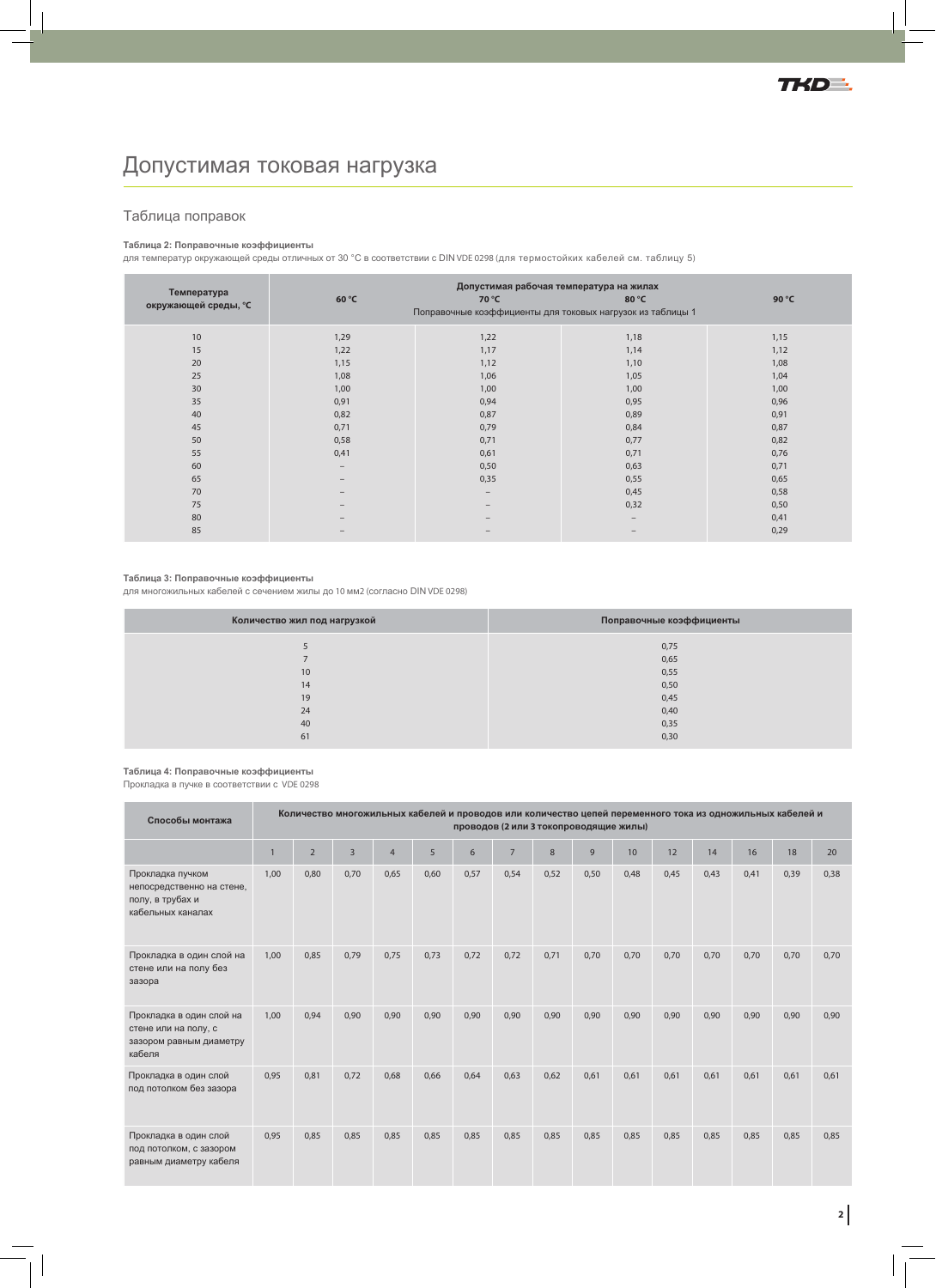## Таблица поправок

**Таблица 5: Поправочные коэффициенты для термостойких кабелей и проводов согл. DIN VDE 0298.**

| Материал изоляции                   | Термостойкий ПВХ         |         | Силикон       |                         |  |  |  |
|-------------------------------------|--------------------------|---------|---------------|-------------------------|--|--|--|
| Типы                                | Одножильные провода      | Кабель  |               | Кабель                  |  |  |  |
| Количество жил под<br>нагрузкой     | $\mathbbm{1}$            | 2 или 3 | $\mathbbm{1}$ | 2 или 3                 |  |  |  |
| Способ монтажа                      | ٠<br>٠                   | ஃ       | ٠             | $\overline{\mathbf{o}}$ |  |  |  |
| Температура<br>окружающей среды, °С |                          |         |               |                         |  |  |  |
| $50\,$                              | 1,00                     |         | 1,00          |                         |  |  |  |
| 55                                  | 0,94                     |         | 1,00          |                         |  |  |  |
| 60                                  | 0,87                     |         | 1,00          |                         |  |  |  |
| 65                                  | 0,79                     |         | 1,00          |                         |  |  |  |
| $70\,$                              | 0,71                     |         | 1,00          |                         |  |  |  |
| 75                                  | 0,61                     |         | 1,00          |                         |  |  |  |
| 80                                  | 0,50                     |         | 1,00          |                         |  |  |  |
| 85                                  | 0,35                     |         | 1,00          |                         |  |  |  |
| 90                                  | $\overline{\phantom{0}}$ |         | 1,00          |                         |  |  |  |
| 95                                  |                          |         | 1,00          |                         |  |  |  |
| 100                                 |                          |         | 1,00          |                         |  |  |  |
| 105                                 |                          |         | 1,00          |                         |  |  |  |
| 110                                 |                          |         | 1,00          |                         |  |  |  |
| 115                                 |                          |         | 1,00          |                         |  |  |  |
| 120                                 |                          |         | 1,00          |                         |  |  |  |
| 125                                 |                          |         | 1,00          |                         |  |  |  |
| 130                                 |                          |         | 1,00          |                         |  |  |  |
| 135                                 |                          |         | 1,00          |                         |  |  |  |
| 140                                 |                          |         | 1,00          |                         |  |  |  |
| 145                                 |                          |         | 1,00          |                         |  |  |  |
| 150                                 |                          |         | 1,00          |                         |  |  |  |
| 155                                 |                          |         | 0,91          |                         |  |  |  |
| 160                                 |                          |         | 0,82          |                         |  |  |  |
| 165                                 |                          |         | 0,71          |                         |  |  |  |
| 170                                 |                          |         | 0,58          |                         |  |  |  |
| 175                                 |                          |         | 0,41          |                         |  |  |  |

**Таблица 6: Поправочные коэффициенты для намотанных кабелей согл. DIN VDE 0298.**

| Количество слоев на<br>катушке или барабане |      |      |      |      |      |
|---------------------------------------------|------|------|------|------|------|
| Поправочный коэффициент                     | 0,80 | 0,61 | 0,49 | 0,42 | 0,38 |